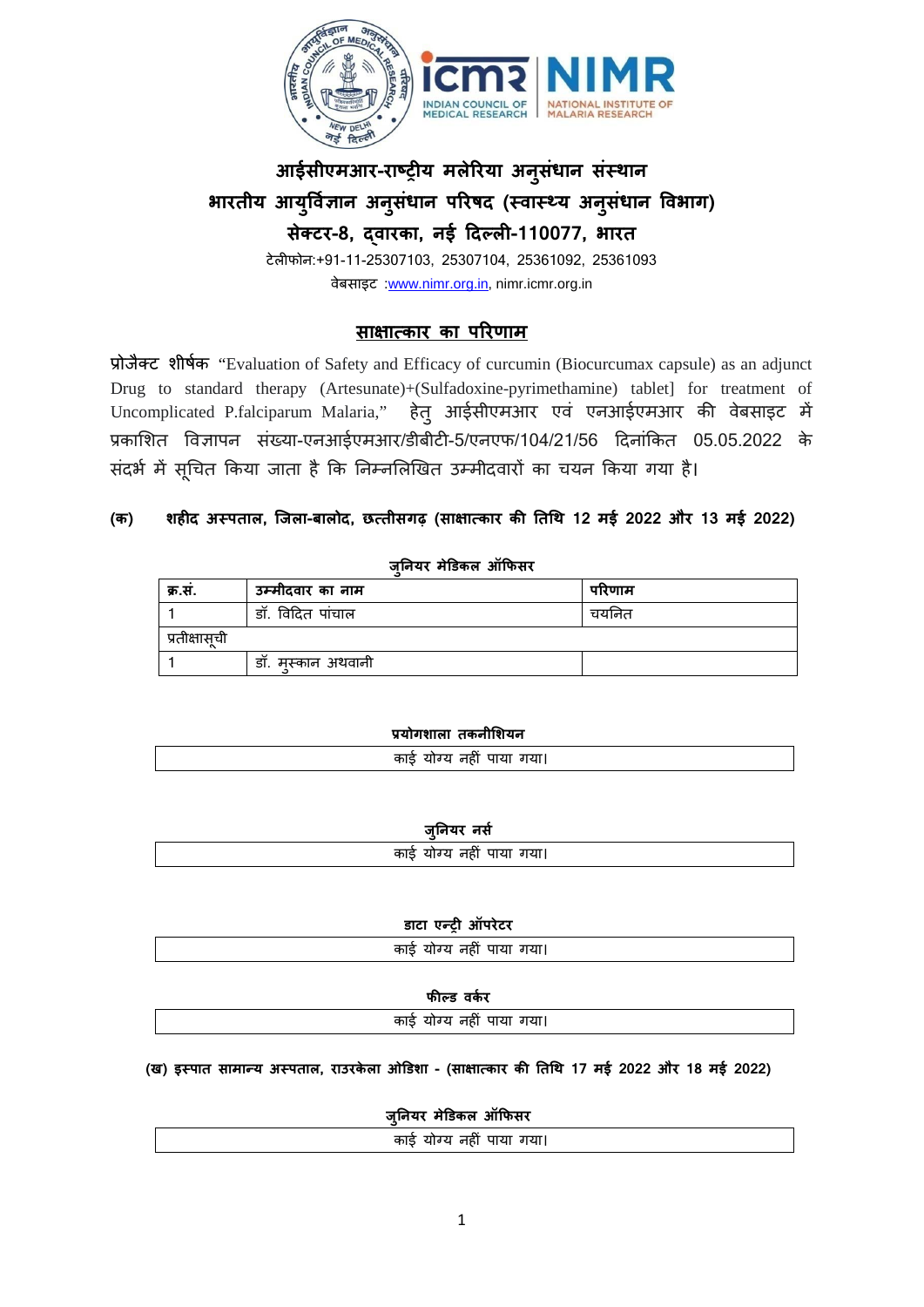### **प्रयोगशा तकनी शयन**

#### काई योग्य नहं पाया गया

#### **जु�नयर नसर**

| क्र.सं. | उम्मीदवार का नाम              | परिणाम |  |
|---------|-------------------------------|--------|--|
|         | स़्श्री सस्मीता साह           | चयनित  |  |
|         | सश्री बी.वी.एन. स्थितिप्राजना | चयनित  |  |
|         | प्रतीक्षा सूची                |        |  |
|         | सश्री निकिता मल्लिक           |        |  |

### **डाटा एन्ट्र ऑपर**

| क्र.स. | उम्मीदवार का नाम    | पारणाम |
|--------|---------------------|--------|
|        | श्री ज्योतिरमय भयान | चयानत  |

#### **जु�नयर नसर**

| क्र.स. | उम्मीदवार का नाम        | परिणाम   |  |
|--------|-------------------------|----------|--|
|        | श्री तपन कुमार महतो     | चर्यानेत |  |
|        | प्रतीक्षा सूची          |          |  |
|        | । श्री मनोज क्मार बेहरा |          |  |

# **(ग) आईसीएमआर-एनआईएमआर, द्वारका(सा�ात्का क दनांक30 मई 2022)**

**डाटा एन्ट्र ऑपर**

| . .<br>.<br>. . |  |
|-----------------|--|
|                 |  |

चयनित उम्मीदवार को नियुक्ति प्रस्ताव ई-मेल/स्पीड पोस्ट के द्वारा जारी किया जाएगा।

 नदेशक आईसीएमआर-एनआईएमआर

एनआईएमआर/आईसीएमआर की वेबसाईट पर दिनांक 10.06.2022 को प्रकाशित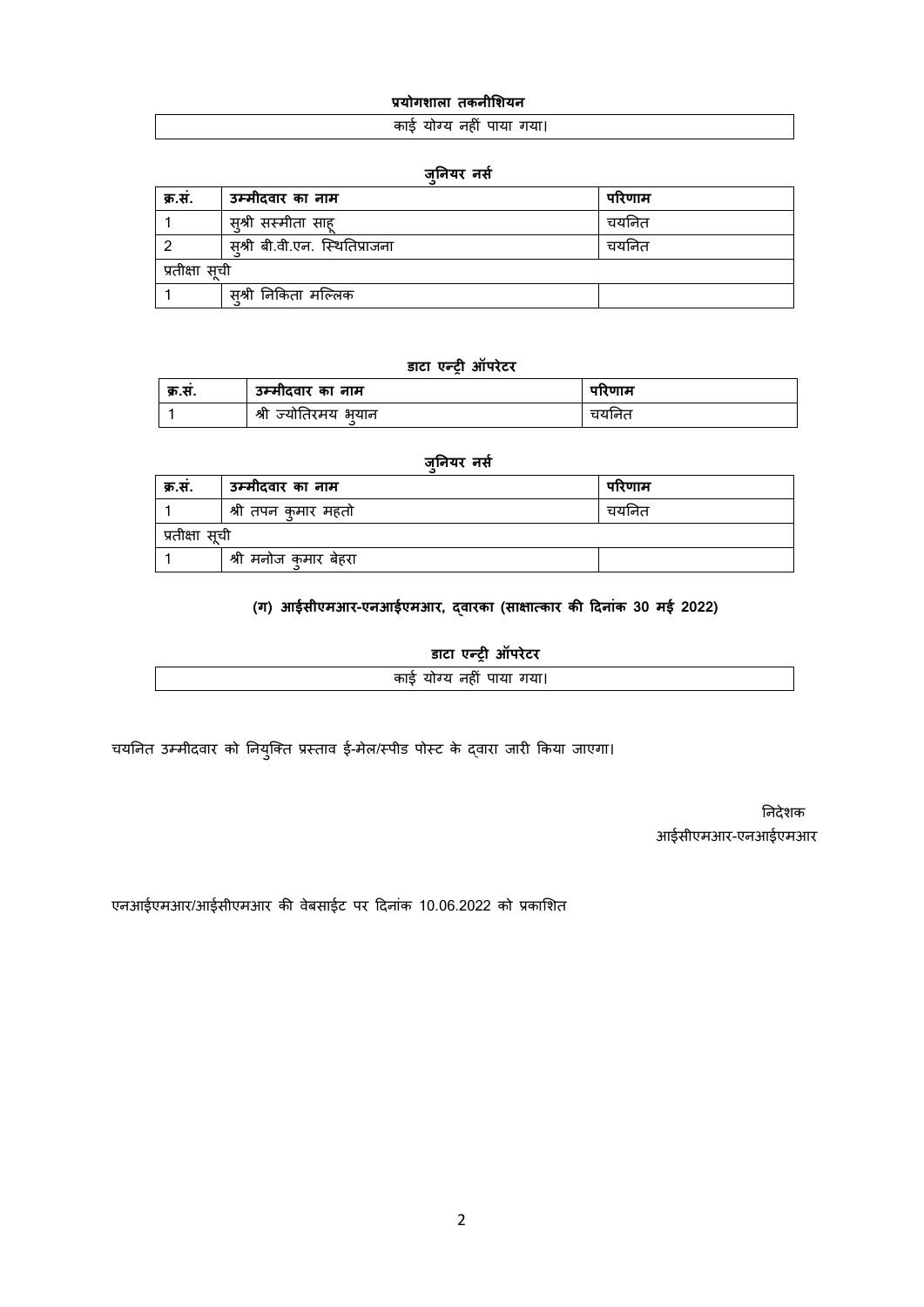

### **ICMR- NATIONAL INSTITUTE OF MALARIA RESEARCH INDIAN COUNCIL OF MEDICAL RESEARCH (DEPARTMENT OF HEALTH RESEARCH) SECTOR-8, DWARKA, NEW DELHI- 110077, INDIA** Tel:+91-11-25307103, 25307104, 25361092, 25361093 **website :**[www.nimr.org.in,](http://www.nimr.org.in/) nimr.icmr.org.in

# **RESULT OF INTERVIEW**

In pursuance to the Advertisement No. NIMR/DBT-5/NF/104/21/56 dated 05.05.2022 published on the websites of ICMR and NIMR for the undermentioned posts under the project entitled "Evaluation of Safety and Efficacy of curcumin (Biocurcumax capsule) as an adjunct Drug to standard therapy (Artesunate)+(Sulfadoxine-pyrimethamine) tablet] for treatment of Uncomplicated P.falciparum Malaria," following candidates have been selected:-

### **A. Shaheed Hospital, Dist- Balod, Chhattisgarh - (Date of Interview 12 May 2022 & 13 May 2022)**

| <u>Juliol Medical Officer</u> |                          |               |
|-------------------------------|--------------------------|---------------|
| S.No                          | <b>Name of Candidate</b> | <b>Result</b> |
|                               | Dr. Vidit Panchal        | Selected      |
| Waitlisted                    |                          |               |
| Dr. Muskaan Athwani           |                          |               |
| LA DAD ATADVZ TEALBLALA       |                          |               |

# **Junior Medical Officer**

# **LABORATORY TECHNICIAN**

| None Found Suitable |
|---------------------|

# **Junior Nurse**

| None Found Suitable |
|---------------------|
|                     |

# **Data Entry Operator**

None Found Suitable

# **Field Worker**

None Found Suitable